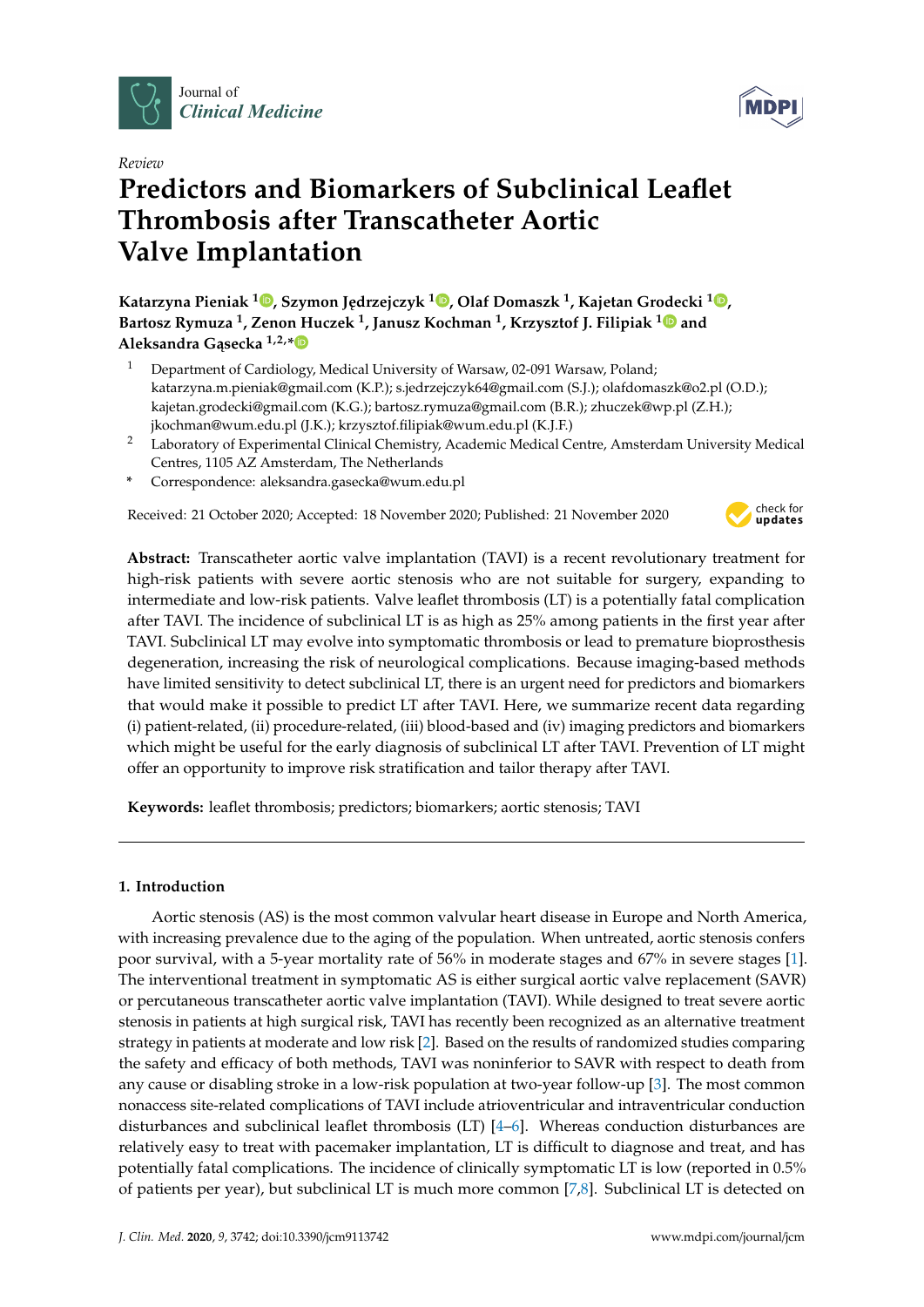multidetector computed tomography (MDCT) imaging as a hypo-attenuating leaflet thickening (HALT), which is a thin layer of thrombus covering one or more leaflets of the aortic valve [\[9\]](#page-9-7). In the recent PARTNER 3 (The Safety and Effectiveness of the SAPIEN 3 Transcatheter Heart Valve in Low-Risk Patients With Aortic Stenosis) CT substudy, where 435 patients with low-surgical-risk aortic stenosis were randomized to TAVI ( $n = 221$ ) or SAVR ( $n = 214$ ), the incidence of HALT increased from 10% at 30 days to 24% at one year [\[10\]](#page-9-8). Spontaneous resolution of 30-day HALT occurred in 54% of patients at one year, whereas new HALT appeared in 21% of patients at this time. The impact of HALT on thromboembolic complications and structural valve degeneration needs further assessment. It is believed that subclinical LT may lead to the increased transvalvular gradients and evolve into symptomatic thrombosis [\[7\]](#page-9-5). It may also be responsible for the premature bioprosthesis degeneration and increase the risk of neurological complications, such as stroke or transient ischemic attack [\[11\]](#page-9-9). Hence, there is an urgent need for predictors and biomarkers that would make it possible to predict LT after TAVI, or to diagnose it at an early stage. Finding such predictors and biomarkers could accelerate LT diagnoses, prevent subsequent adverse cardiovascular events, and finally, allow us to tailor treatments (anticoagulation). Here, we summarize recent data regarding (i) patient-related, (ii) procedure-related, (iii) blood-based, and (iv) imaging predictors and biomarkers which might potentially be useful to predict and/or diagnose subclinical LT after TAVI. These predictors and biomarkers are summarized in Table [1.](#page-2-0)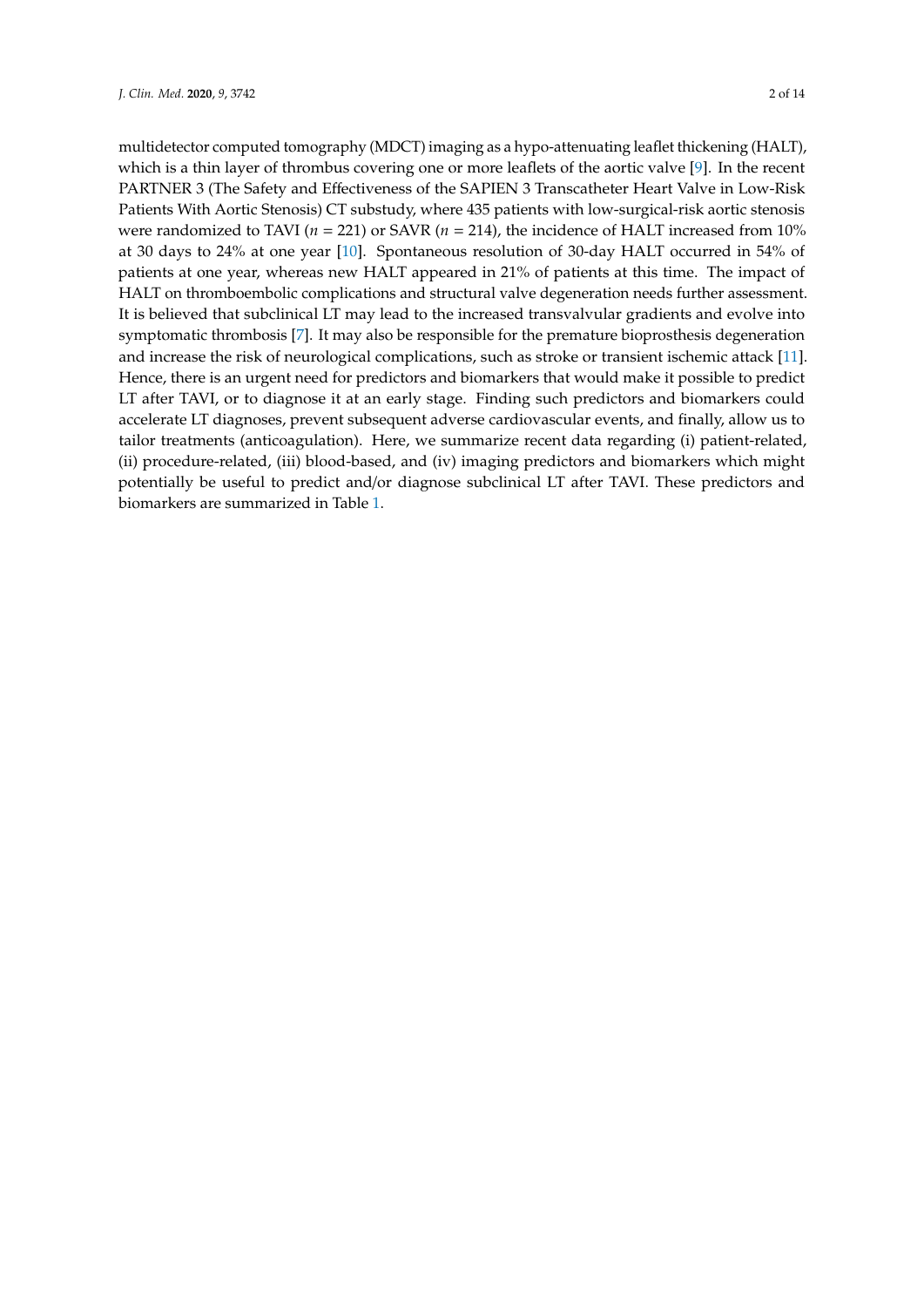| <b>Predictor or Biomarker</b>                                  | Design                                                     | Group        | Endpoint                                                  | Ref    |
|----------------------------------------------------------------|------------------------------------------------------------|--------------|-----------------------------------------------------------|--------|
|                                                                | Patient-based                                              |              |                                                           |        |
| Atrial fibrillation                                            | Prospective, single-center                                 | $N = 754$    | LT                                                        | $[12]$ |
| <b>COPD</b>                                                    | Prospective, single-center                                 | $N = 170$    | $\uparrow$ LT                                             | $[13]$ |
| Male sex                                                       | Prospective, single-center                                 | $N = 754$    | $\uparrow$ LT                                             | $[12]$ |
| NOAC treatment                                                 | Retrospective, single-center                               | $N = 154$    | LT                                                        | $[14]$ |
| OAC treatment                                                  | Meta-analysis                                              | $N = 11,124$ | LT                                                        | $[11]$ |
| Obesity                                                        | Meta-analysis                                              | $N = 11,124$ | $\uparrow$ LT                                             | $[11]$ |
| Smoking                                                        | Prospective, single-center                                 | $N = 170$    | $\uparrow$ LT                                             | $[13]$ |
|                                                                | Procedure-based                                            |              |                                                           |        |
| Large diameter THV                                             | Prospective, single-center                                 | $N = 70$     | $\uparrow$ LT                                             | $[15]$ |
| Large diameter THV                                             | Prospective, single-centeral                               | $N = 405$    | $\uparrow$ LT                                             | $[16]$ |
| Supra-annular implantation                                     | Registry                                                   | $N = 890$    | $\uparrow$ LT                                             | $[7]$  |
| Underexpansion                                                 | Computational and experimental<br>(porcine valve platform) |              | $\uparrow$ LT                                             | $[17]$ |
| ViV procedure                                                  | Retrospective, single-center                               | $N = 642$    | $\uparrow$ LT                                             | $[18]$ |
|                                                                | <b>Blood-based</b>                                         |              |                                                           |        |
| TAT, PAP,<br>prothrombin activation fragment $1 + 2$ , D-dimer | Prospective, single-center                                 | $N = 307$    | ↑ post-TAVI prothrombotic state                           | $[19]$ |
| NT-proBNP                                                      | Prospective, multi-center                                  | $N = 333$    | ↑ mortality,<br>↑ heart failure,<br>↑ atrial fibrillation | $[20]$ |
| Platelet EVs                                                   | Experimental study                                         |              | ↑ arterial thrombosis                                     | $[21]$ |
|                                                                | Imaging                                                    |              |                                                           |        |
| Low-flow low-gradient AS                                       | Prospective, multi-center                                  | $N = 485$    | ↑ early LT (3 days after TAVI)                            | $[22]$ |
| Paravalvular leak                                              | Prospective, multi-center                                  | $N = 485$    | ↑ late LT (30 days after TAVI)                            | $[22]$ |
| Reduced EF                                                     | Prospective, single-center                                 | $N = 890$    | ↑ LT (2 weeks after SAVR, 4 weeks after TAVI)             | $[7]$  |

**Table 1.** Potential predictors and biomarkers of leaflet thrombosis (LT) after transcatheter aortic valve implantation. All endpoints refer to sublinical LT.

<span id="page-2-0"></span>Abbreviations: ↑: increased frequency; ↓: decreased frequency; AS: aortic stenosis; COPD: chronic obstructive pulmonary disease; CT: computed tomography; EF: ejection fraction; EVs: extracellular vesicles; LT: leaflet thrombosis; NOAC: novel oral anticoagulants; NT-proBNP: N-terminal pro B-type natriuretic peptide; OAC: oral anticoagulants; PAP: plasmin-α2-antiplasmin complex; TAT: thrombin-antithrombin complex; TAVI: transcatheter aortic valve implantation; THV: transcatheter heart valve; ViV: valve-in-valve.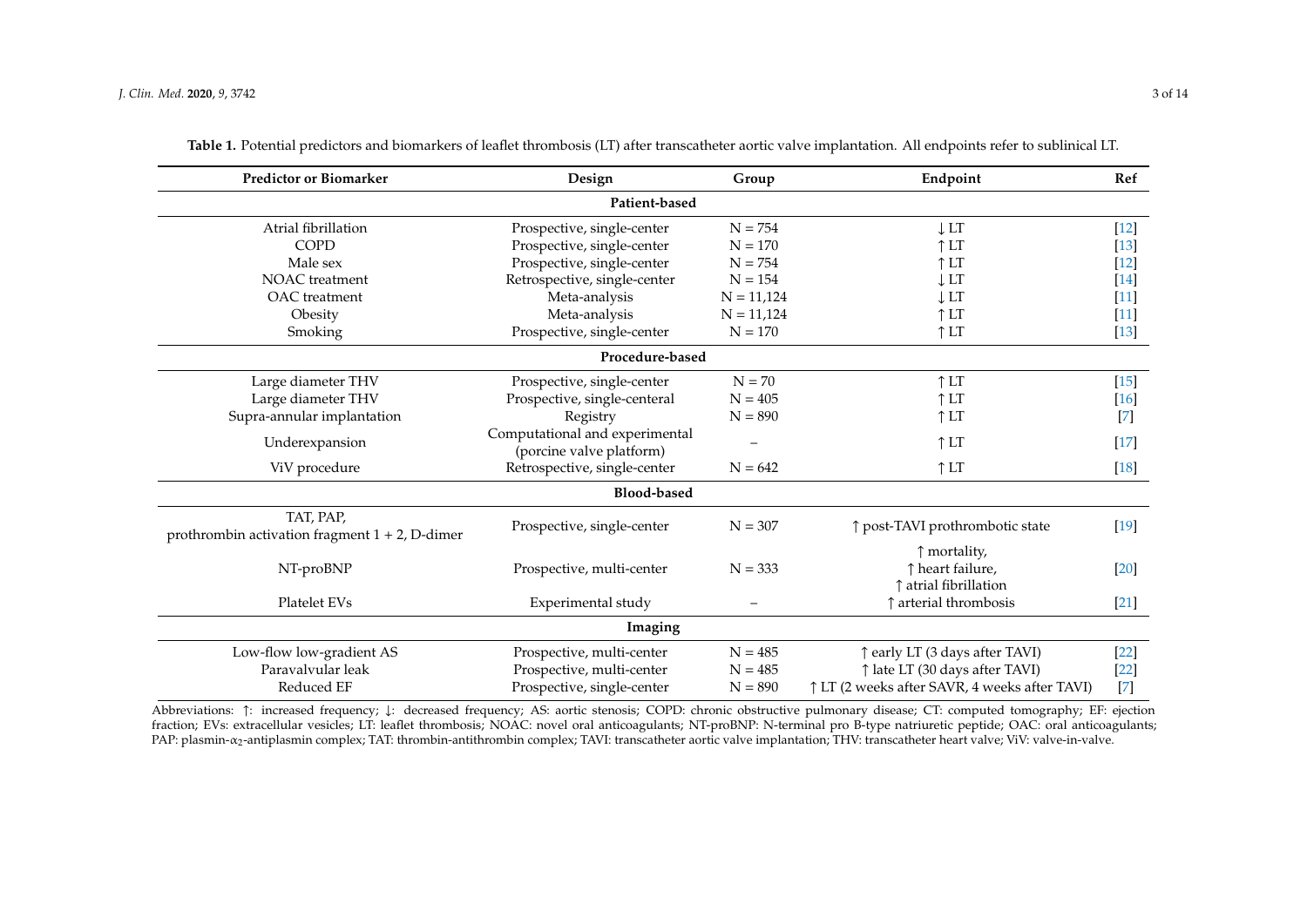## **2. Patient-Related Predictors**

#### *2.1. Gender*

Subclinical LT is usually detected on MDCT imaging as a HALT, which is a thin layer of thrombus covering one or more leaflets of the aortic valve [\[9\]](#page-9-7). The increased incidence of HALT is associated with male sex [\[12\]](#page-10-11). Although the reason for this association remains unclear, the increased risk of LT in male patients may be potentially explained by procedural and anatomical differences. Men are more likely to receive large prosthetic valves [\[23\]](#page-10-12). For example, in a study encompassing 405 patients who underwent MDCT 1–3 months after TAVI, the valve size positively correlated with the risk of LT. Whereas no LT was observed in patients with 23 mm prosthesis, the prevalence of LT was increased in patients with the prosthesis size of 26 and 29 mm (6.1% and 11.8%, respectively) [\[16\]](#page-10-13). Another reason for the increased risk of LT in male patients may be a larger mean diameter of sinus of Valsalva, compared to women (31.6 mm vs. 27.2 mm, respectively) [\[24\]](#page-10-14). Since TAVI is associated with a significant decrease in blood flow velocity in the sinuses of Valsalva, larger diameter may predispose to blood retention, with increased risk of thrombus formation [\[15](#page-10-9)[,25\]](#page-10-15).

#### *2.2. Comorbidities*

The comorbidities associated with increased risk of LT after TAVI include (i) obesity, (ii) hypertension, (iii) chronic obstructive pulmonary disease (COPD) and (iv) smoking history.

Obesity is an independent predictor of LT after TAVI [\[26\]](#page-10-16). Patients with a body mass index of more than 30 kg/m<sup>2</sup> are more predisposed to arterial thrombosis because of chronic inflammation and an imbalance between the concentrations of pro- and anti- thrombotic molecules. For instance, obese patients have decreased expression of microRNA-126, which has antithrombotic effects by preventing platelet-endothelial cell interactions. Further, increased risk of LT in obese patients may be due to the increased level of prothrombotic and antifibrinolytic molecules (resistin, visfatin, plasminogen activator inhibitor-1), as well as decreased plasma level of antithrombotic adiponectin [\[26\]](#page-10-16).

Another risk factor of LT is hypertension. In a retrospective study including 138 patients, HALT and leaflet motion limitations were already observed more often in hypertensive patients 17.5 days after valve implantation [\[27\]](#page-10-17). In patients with chronically elevated blood pressure, cardiac output gradually decreases due to the increased total peripheral resistance and left ventricular hypertrophy, and reduced blood flow through the aortic valve seems to increase the risk of LT.

In another study including 170 patients with Sapien 3 valves, HALT was observed in 16% of patients at 30 days; its occurrence correlated with the history of COPD [\[27\]](#page-10-17). Hypercoagulable state in COPD may be explained by the constant bronchial and systemic inflammation. Moreover, chronic hypoxia leads to changes in platelet membrane and activation of cyclooxygenase-1 and thromboxane formation, increasing platelet reactivity [\[13\]](#page-10-18).

Concurrently, smoking history is another risk factor of systemic inflammation which contributes to LT [\[28\]](#page-10-19). The mechanism of smoking as a factor increasing the risk of arterial thrombosis is complex. Endothelial cell injury, platelet dysfunction and increased concentrations of fibrinogen and coagulation factors are all associated with the risk of thrombus initiation and propagation [\[29\]](#page-10-20).

The risk of LT is lower in patients with atrial fibrillation (AF), which is likely associated with oral anticoagulation (OAC) treatment [\[30\]](#page-11-0). In a meta-analysis including eighteen studies encompassing 11,124 patients, patients treated with OAC were less likely to develop LT at six-month follow-up, whereas single antiplatelet therapy was an independent risk factor of LT [\[12\]](#page-10-11). Since platelet activation is a prerequisite for thrombus formation, the increased risk of LT associated with single antiplatelet therapy may be due to insufficient platelet inhibition in this group of patients. Hence, in patients who do not need OAC, DAPT should be considered for the first 3–6 months after TAVI, followed by lifelong single antiplatelet therapy [\[31\]](#page-11-1). On the other hand, the results of recent trials support the use of aspirin alone to minimize the bleeding risk without increasing the ischaemic risk after TAVI [\[32,](#page-11-2)[33\]](#page-11-3). However, the subclinical LT was not evaluated in these studies. Altogether, the optimal antiplatelet therapy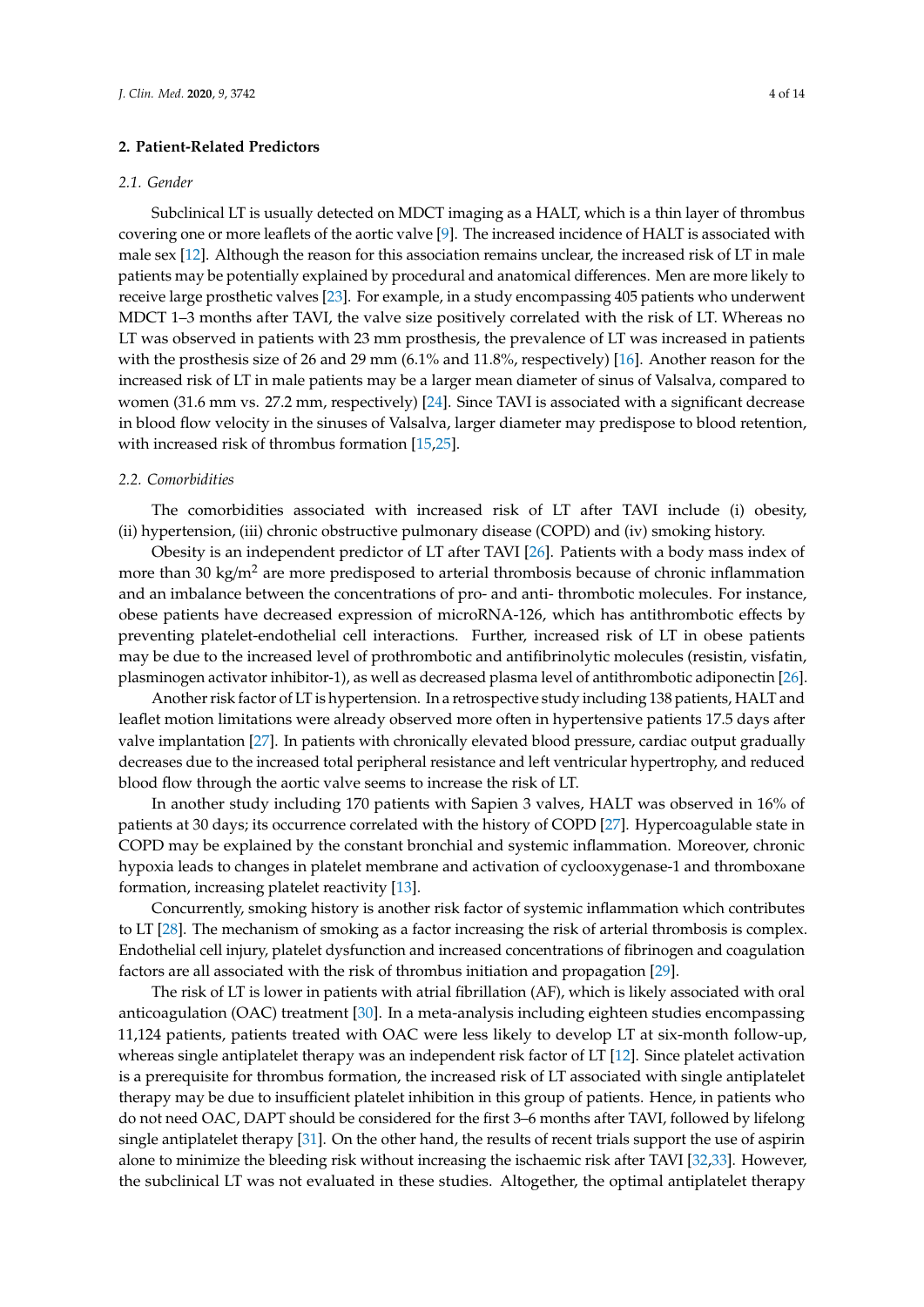regimen after TAVI remains disputable and certainly requires a balance between the risk of thrombotic and bleeding events.

Nonvitamin K oral anticoagulants (NOAC) seem to be comparable to vitamin K antagonists in terms of stroke prevention and bleeding after TAVI, although the data about the efficacy of dabigatran, rivaroxaban, apixaban and edoxaban in LT prevention remain limited and require further investigation [\[14,](#page-10-21)[22\]](#page-10-22). In a substudy of the GALILEO (Global Study Comparing a Rivaroxaban-based Antithrombotic Strategy to an Antiplatelet-based Strategy after Transcatheter Aortic Valve Replacement to Optimize Clinical Outcomes) trial involving 231 patients without indication of long-term anticoagulation, a rivaroxaban-based antithrombotic strategy was more effective than an antiplatelet-based strategy in preventing subclinical leaflet-motion abnormalities at a mean  $90 \pm 15$  days after randomization [\[34\]](#page-11-4). For example, thickening of at least one leaflet was observed in 12 of 97 patients (12.4%) in the rivaroxaban group, and in 33 of 102 (32.4%) in the antiplatelet group (difference: −20.0 percentage points; 95% confidence interval (CI): −30.9 to −8.5) [\[34\]](#page-11-4). However, the rivaroxaban-based strategy was associated with a higher risk of death or thromboembolic complications and a higher risk of bleeding than the antiplatelet-based strategy [\[35\]](#page-11-5). Hence, although OAC (rivaroxaban) treatment decreases the risk of LT, it may deteriorate the prognosis, leaving no consensus regarding the optimal treatment regimen to prevent and treat subclinical LT after TAVI.

## **3. Procedure-Related Predictors**

<span id="page-4-0"></span>The currently known procedure-related predictors of LT in transcatheter heart valves (THVs) include (i) underexpansion and asymmetrical implantation of the valve, (ii) balloon-expandable prosthesis, (iii) large-diameter prosthesis, (iv) supra-annular implantation and (v) valve-in-valve procedure (ViV-TAVI). The procedural characteristics predisposing to LT after TAVI are summarized in Figure [1.](#page-4-0) *J. Clin. Med.* **2020**, *9*, x FOR PEER REVIEW 5 of 13



**Figure 1.** Procedural characteristics predisposing to leaflet thrombosis (LT) after transcatheter aortic **Figure 1.** Procedural characteristics predisposing to leaflet thrombosis (LT) after transcatheter aortic valve implantation. valve implantation.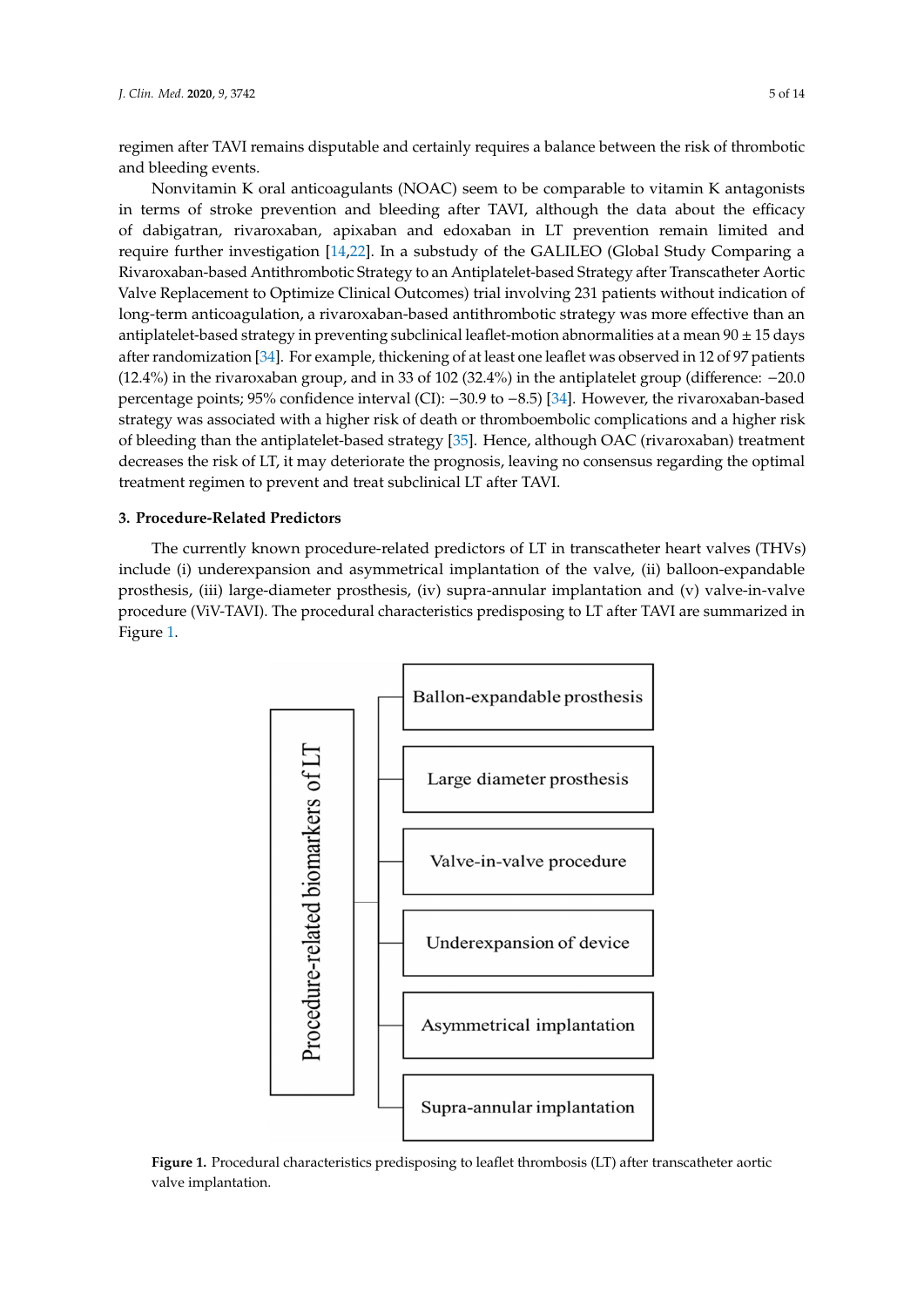A recent study showed an association between underexpansion of THVs and probability of LT [\[17\]](#page-10-23). The SAPIEN 3 valves were expanded to three diameters, corresponding to 80%, 90% and complete expansion. Complete expansion resulted in the decrease in blood residence time on the surface of the leaflets, in comparison to 80% and 90% THV expansion. There was a positive, linear correlation between the area of blood stasis time and the degree of underexpansion [\[17\]](#page-10-23). Although the increased blood residence time does not lead to thrombogenesis by itself, incomplete expansion can create leaflet folds and potential recesses for thrombus formation [\[36\]](#page-11-6). On the other hand, aggressive postdilatation may damage the prosthesis's leaflets and subsequently increase the risk of LT [\[36\]](#page-11-6). Increased risk of THV thrombosis might be also related to asymmetrical implantation of the valve [\[37\]](#page-11-7). However, other studies did not show that procedural repositioning, postdeployment THV geometry or degree of THV oversizing increased the incidence of LT [\[16,](#page-10-13)[38–](#page-11-8)[40\]](#page-11-9). Altogether, it seems that symmetrical implantation and complete THV expansion may lower the risk of LT, but this issue requires further investigation.

An observational single-center study reported 7% incidence of HALT in a group of 405 consecutive patient who underwent TAVI with balloon-expandable Edwards Sapien XT or Sapien 3 [\[16\]](#page-10-13). The increased risk of LT was observed in the group that required treatment with larger THV ( $p = 0.03$ ), and multivariable analysis showed that 29 mm THV is an independent predictor of LT (relative risk (RR): 2.89; 95% CI: 1.44 to 5.80) [\[16\]](#page-10-13). A similar finding was reported in another study [\[15\]](#page-10-9). In a recent meta-analysis, large diameter prostheses, which are commonly used in overweight patients, were found to be one of the most relevant predictors for LT, which could be explained by the reduced transvalvular flow velocity in larger THV with subsequent blood stasis [\[11\]](#page-9-9). In addition, the risk of underexpansion of THV correlated with the large-diameter prosthesis in obese patients [\[41](#page-11-10)[,42\]](#page-11-11).

LT can occur both in self-expandable and balloon-expandable devices. Results from the RESOLVE/SAVORY registries suggest that the difference in the rates of LT between valve types correlates with the supra-annular versus intra-annular design, rather than the THV type [\[7\]](#page-9-5). However, the intra-annular deployment, typical for balloon-expandable devices, was shown to be an independent predictor of LT in a recent meta-analysis [\[11\]](#page-9-9). The possible mechanism underlying this correlation might be related to the balloon-dilatation-induced tissue injury. Also, the leaflets of the native valve may overlap with the balloon-expandable THV, contributing to blood stasis, platelet activation and thrombus formation.

Finally, it was shown that patients with ViV TAVI are more likely to experience LT [\[18,](#page-10-24)[37\]](#page-11-7), especially if the prosthesis is implanted in stented porcine valve platform [\[18,](#page-10-24)[43,](#page-11-12)[44\]](#page-11-13). Although the precise mechanism behind this association is not clear, the available evidence suggests local hemodynamic derangement after ViV procedures [\[45–](#page-11-14)[47\]](#page-12-0). For example, blood residence time is increased on the leaflets of ViV implanted device, and the absence of endothelial cells on the valve combined with tissue damage from ViV-TAVI insertion might increase the procoagulant state [\[48\]](#page-12-1). Further studies are needed to fully understand the procedural factors contributing to the increased risk of LT, especially in patients with moderate and low surgical risk.

#### **4. Blood-Based Biomarkers**

#### *4.1. Markers of Coagulation and Fibrinolysis*

Markers of coagulation and fibrinolysis, including von Willebrand factor (VWF), thrombin-antithrombin complex (TAT), plasmin- $\alpha_2$ -antiplasmin complex (PAP), prothrombin activation fragment  $1 + 2$  (F1 + 2) and D-dimer, have been used to detect thrombus formation in numerous studies. VWF plays a major role in primary hemostasis by promoting the adhesion of platelets to subendothelial collagen at sites of vascular damage and platelet aggregation [\[49\]](#page-12-2). TAT is composed of thrombin and its inhibitor, and is measured as an alternative to thrombin due to thrombin instability. PAP is a complex of plasmin and  $\alpha_2$ -antiplasmin. The presence of PAP in plasma is a direct indicator of hypofibrinolytic state, whereas decreased PAP levels predict the perioperative venous thromboembolism (VTE) [\[50\]](#page-12-3).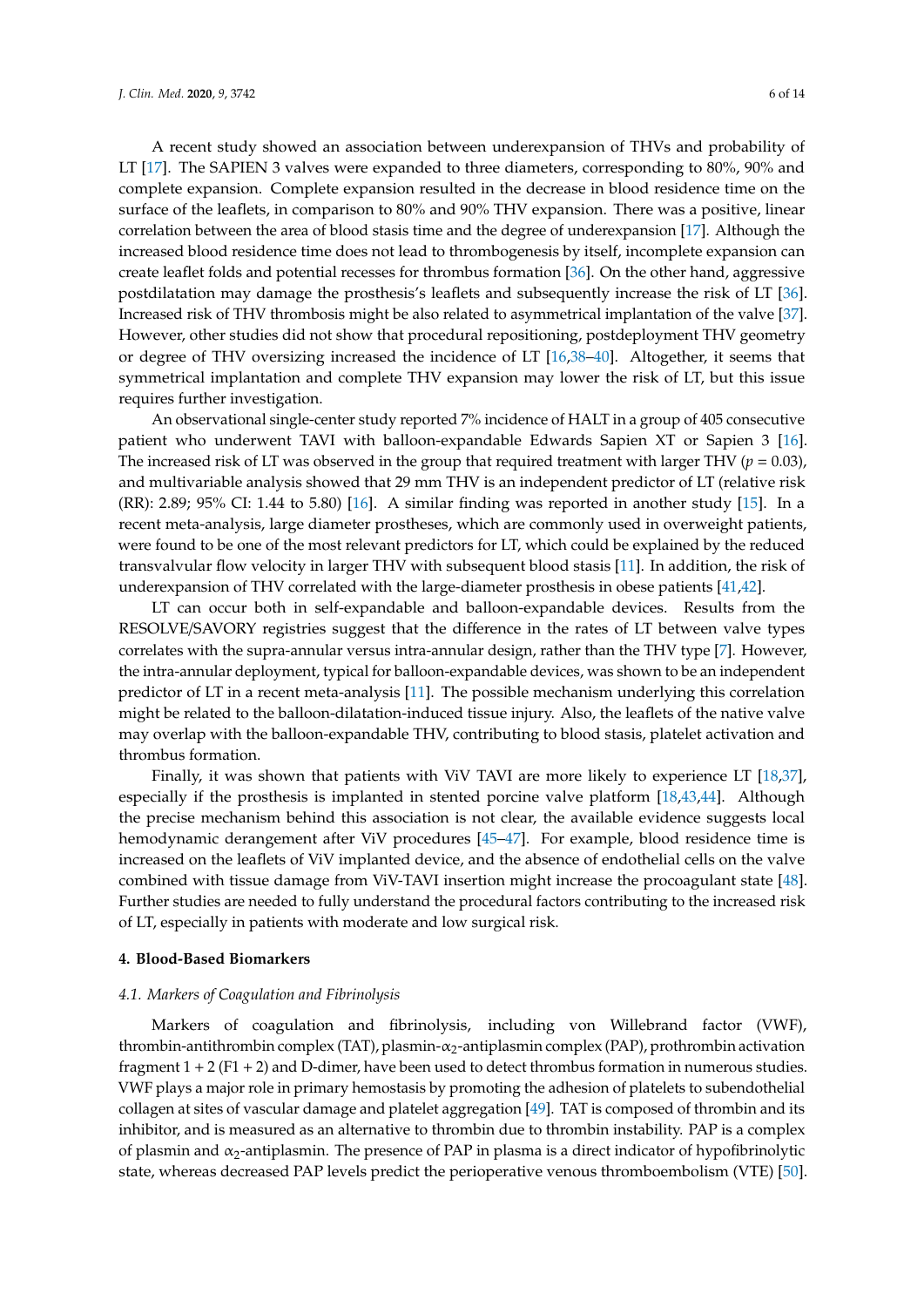Prothrombin fragments F1 + 2 are produced during the transition of prothrombin into thrombin [\[51\]](#page-12-4). *D*-dimer is a fibrin degradation product of high sensitivity for ongoing thrombotic processes including VTE, but low specificity [\[52\]](#page-12-5).

In a recent study comprising 43 patients, altered VWF collagen-binding capacity was observed in nearly 30% of patients after TAVI, but not after SAVR, which may indicate differences in the response of the hemostatic system to THV and operation [\[53\]](#page-12-6). However, the association between WVF and subclinical LT has not yet been established. The concentrations of TAT, PAP, prothrombin activation F1 + 2 and D-dimer were assessed in a clinical trial including 307 patients undergoing transfemoral TAVI preoperatively and up to day seven after the intervention [\[19\]](#page-10-25). Among the studied biomarkers, the concentrations of TAT, PAP and D-dimer exceeded the normal range prior to TAVI, and the concentrations of TAT, PAP, D-dimer and F1+2 increased immediately after TAVI [\[19\]](#page-10-25). However, none of these biomarkers correlated with LT, likely due to their low specificity. Another reason could be that the studies performed so far included a rather low number of patients, and larger studies could be more informative.

#### *4.2. Natriuretic Peptides*

The concentrations of natriuretic peptides (NPs) in serum are elevated in numerous cardiovascular pathologies including cardiac hypertrophy, heart failure, acute coronary syndromes and AS. In the study including 333 patients, changes in NT-proBNP concentrations were serially evaluated from baseline to 24 months after TAVI [\[20\]](#page-10-26). The majority of patients undergoing TAVI presented with the elevated concentration of NT-proBNP at baseline, and higher NT-proBNP concentration was associated with greater overall and cardiac mortality at a median follow-up of 24 months [\[20\]](#page-10-26). In another study, the predictive value of NT-proBNP was evaluated in 504 patients with normal left ventricle ejection fraction (LVEF) undergoing TAVI, and was shown to correlate with patient survival [\[54\]](#page-12-7). Hence, patients with normal LVEF and distinctly elevated NT-proBNP concentration seem to have increased risk of mortality after TAVI [\[54\]](#page-12-7). Nevertheless, these studies did not prove the correlation between the NT-proBNP concentration and the risk of LT.

In a study including 642 patients who underwent TAVI, the median time required to diagnose clinical LT was 181 days (interquartile range: 25 to 297 days) [\[18\]](#page-10-24). NT-proBNP plasma concentrations were increased in patients who were symptomatic or had elevated transvalvular gradients during follow-up and were eventually diagnosed with LT [\[18\]](#page-10-24). Moreover, NT-proBNP was reduced after VKA therapy, which was administered to all patients who were diagnosed with THV thrombosis [\[18\]](#page-10-24). Hence, despite the facts that NT-proBNP is a very unspecific biomarker and suspicion of LT after TAVI cannot be based solely on the NT-proBNP concentration, NT-proBNP could potentially be used to monitor the regression of LT during OAC treatment.

## *4.3. Platelet Extracellular Vesicles (EVs)*

Platelets are anuclear fragments of megakaryocytes involved in hemostasis, immune response, angiogenesis and wound healing. On the other hand, platelets contribute to thrombosis, inflammation and cancer progression [\[55\]](#page-12-8). Because activated platelets release numerous mediators from their α-granules, secrete pro-inflammatory organelles like mitochondria and vacuoles and release extracellular vesicles (EVs), indicators of platelet activation have been studied as potential biomarkers of thrombosis [\[55\]](#page-12-8). The platelet-based mechanisms which might potentially underlie LT after TAVI are presented in Figure [2.](#page-7-0)

EVs are nanoparticles released by different cell types to body fluids. Due to the association between EVs and thrombosis, EVs drew the attention of researchers looking for markers of LT after TAVI [\[56\]](#page-12-9). EVs contain lipids, proteins, nucleic acids including micro-RNA and noncoding RNA, thereby mediating the intercellular communication [\[57\]](#page-12-10). In pathological conditions, including thrombosis, EVs may serve as modulators of inflammation, vascular dysfunction and thrombosis [\[56\]](#page-12-9). Due to the key role of platelets in thrombosis, platelet-derived EVs are of particular interest. EVs participate in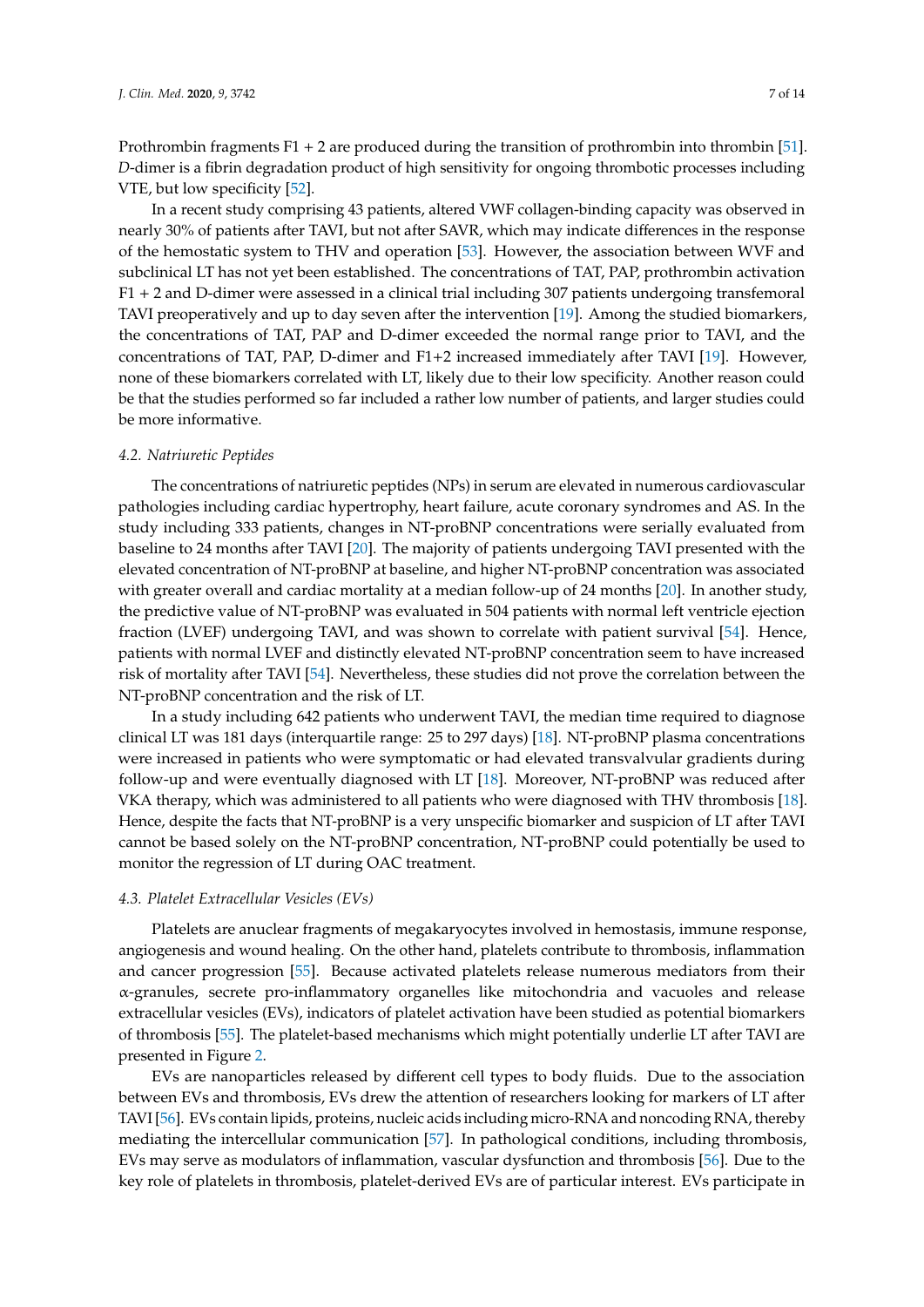thrombus formation due to phosphatidylserine (PS) and tissue factor (TF) exposure [\[58\]](#page-12-11). PS provides the surface for the assembly of the coagulation factors, therefore supporting thrombin generation, whereas TF is the most potent clotting activator in vivo [\[58\]](#page-12-11). Circulating EVs contribute to thrombosis also through indirect mechanisms, by enhancing platelet adhesion to collagen-coated surfaces and atherosclerotic plaques via P-selectin [\[59\]](#page-12-12). It has been suggested that EVs may be  $\sim$ 100-fold more procoagulant than activated platelets [\[21\]](#page-10-27). It is noteworthy that the TAVI procedure was shown to modulate the composition of EVs in the bloodstream by decreasing the concentration of platelet EVs and increasing the concentration of EVs from endothelial cells [\[60\]](#page-12-13). The variety of EVs, their contents and functions hold promise as potential molecules specific to LT. However, whether EVs are potential biomarkers of LT after TAVI requires further investigation.

<span id="page-7-0"></span>

**Figure 2. Plants** which might potentially underlie leaflet thrombosis after the leaflet thrombosis after the leaflet thrombosis after the leaflet thrombosis after the leaflet thrombosis after the leaflet thrombosis after transcatheter aortic valve implantation. **Figure 2.** Platelet-based mechanisms which might potentially underlie leaflet thrombosis after

#### **5. Imaging Predictors**

The imaging of patients referred for TAVI is a comprehensive and multimodal process, routinely between EVs and thrombosis, EVs drew the attention of researchers looking for markers of LT after combining (i) echocardiographic and (ii) computed tomography (CT) evaluation. Both modalities may  $T_{\rm{S}}$  is contained by  $\frac{1}{2}$  including micro-RNA and nucleical micro-RNA and non-RNA and non-RNA and non-RNA and non-RNA and non-RNA and non-RNA and non-RNA and non-RNA and non-RNA and non-RNA and non-RNA and non-R be potentially used to identify patients at risk of developing LT.

## thrombosis, EVs may serve as modulators of inflammation, vascular dysfunction and thrombosis *5.1. Echocardiographic Predictors*

Echocardiography plays a key role in diagnosing AS, TAVI guidance, and postprocedural monitoring. While echocardiographic identification of low-flow conditions is necessary to ensure prompt intervention, the impaired hemodynamical status might also favor LT [\[61\]](#page-12-14). The role of decreased cardiac output in promoting the formation of thrombi was initially confirmed in a combined analysis of RESOLVE and SAVORY registries, where low EF was identified as an independent predictor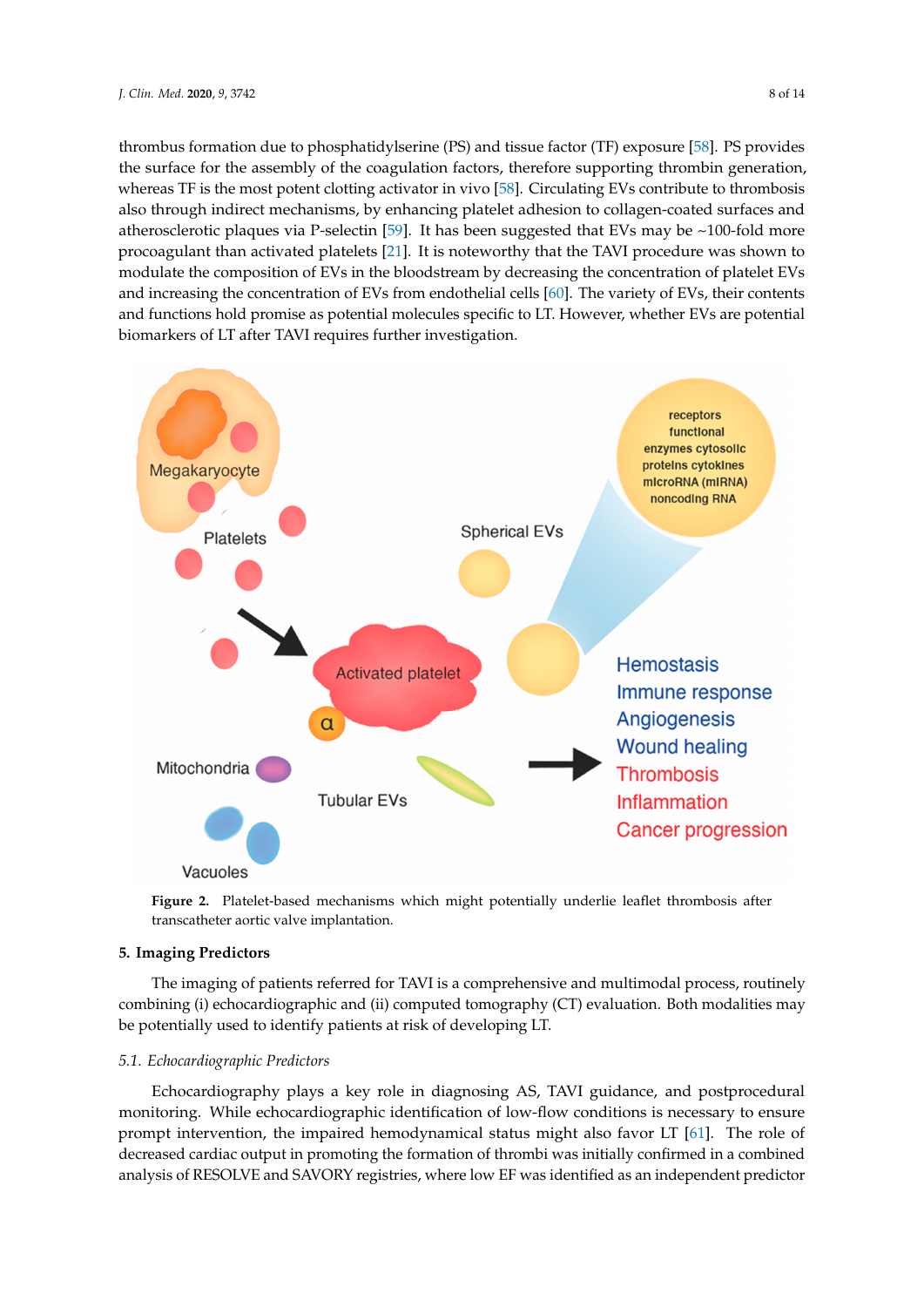of LT, confirmed with MDCT in a mixed population of surgical and transcatheter patients up to one year after the procedure [\[7\]](#page-9-5). Moreover, recent results from a multicenter OCEAN-TAVI Registry showed that low-flow low-gradient AS increases the risk of early LT (detected in MDCT at the median of three days after TAVI) in patients receiving balloon-expandable valves nearly three-fold [\[38\]](#page-11-8). In the same registry, the risk of late LT (detected 30 days after TAVI) was found to increase two-fold following the in-hospital identification of less than mild paravalvular leak. These observations underline the importance of hemodynamic stasis on the leaflets in LT development [\[38](#page-11-8)[,62\]](#page-12-15). On the other hand, none of these studies has demonstrated an association between the baseline or predischarge echocardiographic indices and the presence of LT [\[12,](#page-10-11)[13](#page-10-18)[,15,](#page-10-9)[63\]](#page-12-16). Substantial variability in echocardiographic findings may reflect contemporary differences in patient characteristics, implantation techniques, and finally, the timing or intensity of LT screening [\[7](#page-9-5)[,13](#page-10-18)[,38\]](#page-11-8).

#### *5.2. Computed Tomography Predictors*

Given its superior spatial resolution compared to echocardiography, CT remains the gold standard for LT detection. Although CT is widely used in TAVI procedural planning, there is a paucity of data on the CT-associated predictors of LT. Preprocedural CT enables a complete characterization of the device landing zone using quantitative techniques with the application of Hounsfield Unit (HU) thresholds [\[64\]](#page-12-17). A typical work-up in TAVI patients involves the assessment of the calcified tissue deposits that could contribute to LT by restricting expansion and/or changing the geometry of the THV. However, additional quantification of noncalcified tissue might extend our knowledge of the role of valve composition in LT, as it is hypothesized that the damaged native valve tissue may induce thrombosis due to exposure of TF [\[9,](#page-9-7)[65\]](#page-13-0). Until now, the association between noncalcified coronary plaque subsets with adverse cardiac events, as well as unfavorable procedural outcomes of percutaneous coronary interventions, have been well evidenced [\[66,](#page-13-1)[67\]](#page-13-2). The anatomy of the aortic valve complex also does not seem to effect the LT risk, with only one study demonstrating an association between the larger diameter of Valsalva sinuses and HALT [\[15\]](#page-10-9).

The quantitative features of periaortic adipose tissue are another promising metric with which to identify patients at risk of developing LT. Both periaortic adipose tissue volume and attenuation may serve as markers of inflammation, triggered by the endothelial injury of the device landing zone following THV implantation [\[68\]](#page-13-3). The bidirectional interplay between adipose tissue and the coronary vascular wall has been extensively studied in the past, thus providing a validated methodology ready to be adapted into LT research [\[69\]](#page-13-4).

Ultimately, the amount of quantitative information accessible from CT images may be greatly increased with the radiomic approach, allowing for the extraction of multiple imaging features which are indiscernible to the human eye [\[70\]](#page-13-5). While traditional quantitative analyses simply enumerate the average voxel intensity values without considering the spatial relationship between them, radiomics utilizes texture analysis to model the spatial distribution of voxel grey-level intensities, applies statistics to provide a measure of heterogeneity and quantifies the size and shape of three-dimensional volumes within an imaging dataset [\[71\]](#page-13-6). Such refined extraction of imaging details from a region of interest may create big data patterns associated with LT.

#### **6. Conclusions**

There is a wide spectrum of potential predictors and biomarkers of LT after TAVI (Table [1\)](#page-2-0). Patient's characteristics including male sex and comorbidities (hypertension, COPD, obesity, smoking history) are associated with the increased risk of LT after TAVI. In contrast, patients with AF are less likely to develop LT, which might be associated with chronic OAC therapy. Procedure-related predictors of LT include underexpansion and asymmetrical implantation of the device, large-diameter prosthesis, balloon-expandable prosthesis, supra-annular implantation and ViV-TAVI. Hence, complete expansion and symmetrical implantation of THV, along with minimizing intraprocedural manipulations, are desirable to reduce the risk of LT. Blood-based biomarkers could enable minimally invasive LT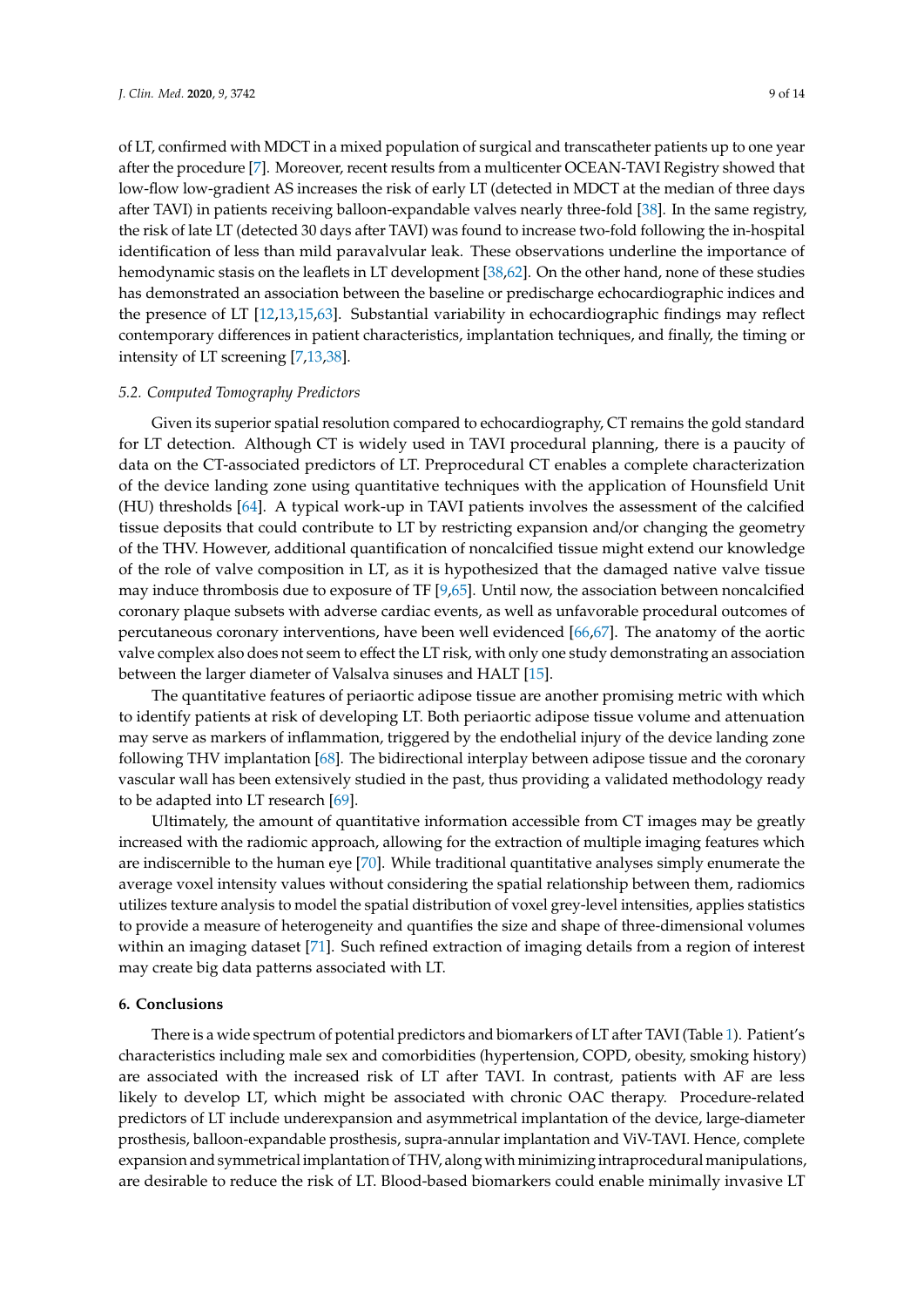diagnoses. Higher concentrations of NT-proBNP, TAT, PAP, D-dimer or F1 + 2 are present in patients with LT after TAVI. Nevertheless, none of them is specific enough to predict LT. Regarding the association between EVs and thrombosis, platelet-derived EVs could become a promising biomarker of LT, but this requires further investigation. At present, solely imaging techniques can be used to identify patients at risk of developing LT, with MDCT remaining the gold standard for LT detection.

**Author Contributions:** Conceptualization, K.P., S.J., O.D., K.G., A.G., methodology, K.P., S.J., O.D., K.G., A.G.; literature investigation, K.P., S.J., O.D., K.G., A.G.; resources, K.P., S.J., O.D., K.G., A.G.; writing—original draft preparation, K.P., S.J., O.D., K.G., A.G.; writing—review and editing, B.R., Z.H., J.K., K.J.F.; visualization, all authors; supervision, B.R., Z.H., J.K., K.J.F.; funding acquisition, K.G., A.G., K.J.F. All authors have read and agreed to the published version of the manuscript.

**Funding:** The work was funded by the PRELUDIUM Grant of the Polish National Science Centre (2018/31/N/NZ7/02260) to A.G.; and Diamond Grant of the Polish Ministry of Science and Higher Education (DI2017004047) to K.G.

**Conflicts of Interest:** The authors declare no conflict of interest. The funders had no role in the design of the study; in the collection, analyses, or interpretation of data; in the writing of the manuscript, or in the decision to publish the results.

## <span id="page-9-11"></span>**References**

- <span id="page-9-0"></span>1. Strange, G.; Stewart, S.; Celermajer, D.; Prior, D.; Scalia, G.M.; Marwick, T.; Ilton, M.; Joseph, M.; Codde, J.; Playford, D.; et al. Poor long-term survival in patients with moderate aortic stenosis. *J. Am. Coll. Cardiol.* **2019**, *74*, 1851–1863. [\[CrossRef\]](http://dx.doi.org/10.1016/j.jacc.2019.08.004)
- <span id="page-9-1"></span>2. Baumgartner, H.; Falk, V.; Bax, J.J.; De Bonis, M.; Hamm, C.; Holm, P.J.; Iung, B.; Lancellotti, P.; Lansac, E.; Rodriguez Munoz, D.; et al. 2017 ESC/EACTS guidelines for the management of valvular heart disease. *Eur. Heart J.* **2017**, *38*, 2739–2791. [\[CrossRef\]](http://dx.doi.org/10.1093/eurheartj/ehx391) [\[PubMed\]](http://www.ncbi.nlm.nih.gov/pubmed/28886619)
- <span id="page-9-2"></span>3. Popma, J.J.; Deeb, G.M.; Yakubov, S.J.; Mumtaz, M.; Gada, H.; O'Hair, D.; Bajwa, T.; Heiser, J.C.; Merhi, W.; Kleiman, N.S.; et al. Transcatheter aortic-valve replacement with a self-expanding valve in low-risk patients. *N. Engl. J. Med.* **2019**, *380*, 1706–1715. [\[CrossRef\]](http://dx.doi.org/10.1056/NEJMoa1816885) [\[PubMed\]](http://www.ncbi.nlm.nih.gov/pubmed/30883053)
- <span id="page-9-10"></span><span id="page-9-3"></span>4. Mangieri, A.; Montalto, C.; Pagnesi, M.; Lanzillo, G.; Demir, O.; Testa, L.; Colombo, A.; Latib, A. TAVI and post procedural cardiac conduction abnormalities. *Front. Cardiovasc. Med.* **2018**, *5*, 85. [\[CrossRef\]](http://dx.doi.org/10.3389/fcvm.2018.00085) [\[PubMed\]](http://www.ncbi.nlm.nih.gov/pubmed/30018969)
- 5. Vavuranakis, M.; Kariori, M.; Voudris, V.; Kalogeras, K.; Vrachatis, D.; Aznaouridis, C.; Moldovan, C.; Masoura, C.; Thomopoulou, S.; Lazaros, G.; et al. Predictive factors of vascular complications after transcatheter aortic valve implantation in patients treated with a default percutaneous strategy. *Cardiovasc. Ther.* **2013**, *31*, e46–e54. [\[CrossRef\]](http://dx.doi.org/10.1111/1755-5922.12023) [\[PubMed\]](http://www.ncbi.nlm.nih.gov/pubmed/23763705)
- <span id="page-9-4"></span>6. Nakatani, S. Subclinical leaflet thrombosis after transcatheter aortic valve implantation. *Heart* **2017**, *103*, 1942–1946. [\[CrossRef\]](http://dx.doi.org/10.1136/heartjnl-2017-311818) [\[PubMed\]](http://www.ncbi.nlm.nih.gov/pubmed/28780575)
- <span id="page-9-5"></span>7. Chakravarty, T.; Søndergaard, L.; Friedman, J.; De Backer, O.; Berman, D.; Kofoed, K.F.; Jilaihawi, H.; Shiota, T.; Abramowitz, Y.; Jørgensen, T.H.; et al. Subclinical leaflet thrombosis in surgical and transcatheter bioprosthetic aortic valves: An observational study. *Lancet* **2017**, *389*, 2383–2392. [\[CrossRef\]](http://dx.doi.org/10.1016/S0140-6736(17)30757-2)
- <span id="page-9-6"></span>8. Bax, J.J.; Stone, G.W. Bioprosthetic surgical and transcatheter heart valve thrombosis. *Lancet* **2017**, *389*, 2352–2354. [\[CrossRef\]](http://dx.doi.org/10.1016/S0140-6736(17)30764-X)
- <span id="page-9-7"></span>9. Rosseel, L.; De Backer, O.; Søndergaard, L. Clinical valve thrombosis and subclinical leaflet thrombosis following transcatheter aortic valve replacement: Is there a need for a patient-tailored antithrombotic therapy? *Front. Cardiovasc. Med.* **2019**, *6*, 44. [\[CrossRef\]](http://dx.doi.org/10.3389/fcvm.2019.00044)
- <span id="page-9-8"></span>10. Makkar, R.R.; Blanke, P.; Leipsic, J.; Thourani, V.; Chakravarty, T.; Brown, D.; Trento, A.; Guyton, R.; Babaliaros, V.; Williams, M.; et al. Subclinical leaflet thrombosis in transcatheter and surgical bioprosthetic valves: PARTNER 3 cardiac computed tomography substudy. *J. Am. Coll. Cardiol.* **2020**, *75*, 3003–3015. [\[CrossRef\]](http://dx.doi.org/10.1016/j.jacc.2020.04.043)
- <span id="page-9-9"></span>11. D'Ascenzo, F.; Salizzoni, S.; Saglietto, A.; Cortese, M.; Latib, A.; Franzone, A.; Barbanti, M.; Nietlispach, F.; Holy, E.W.; Burriesci, G.; et al. Incidence, predictors and cerebrovascular consequences of leaflet thrombosis after transcatheter aortic valve implantation: A systematic review and meta-analysis. *Eur. J. Cardio-Thoracic Surg.* **2019**, *56*, 488–494. [\[CrossRef\]](http://dx.doi.org/10.1093/ejcts/ezz099) [\[PubMed\]](http://www.ncbi.nlm.nih.gov/pubmed/31321408)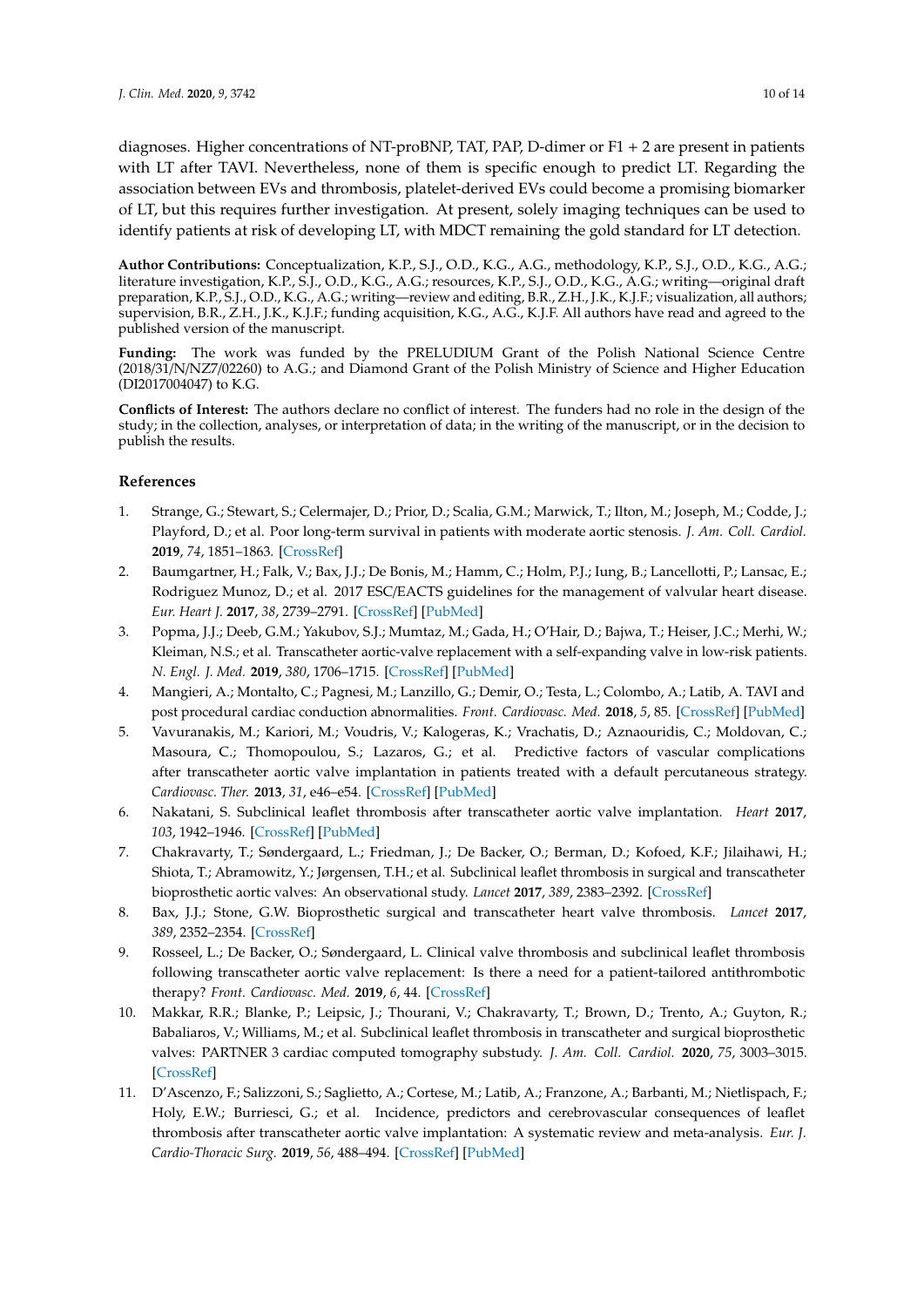- <span id="page-10-11"></span><span id="page-10-7"></span><span id="page-10-6"></span><span id="page-10-5"></span><span id="page-10-4"></span><span id="page-10-3"></span><span id="page-10-2"></span><span id="page-10-1"></span><span id="page-10-0"></span>12. Ruile, P.; Minners, J.; Breitbart, P.; Schoechlin, S.; Gick, M.; Pache, G.; Neumann, F.J.; Hein, M. Medium-term follow-up of early leaflet thrombosis after transcatheter aortic valve replacement. *JACC Cardiovasc. Interv.* **2018**, *11*, 1164–1171. [\[CrossRef\]](http://dx.doi.org/10.1016/j.jcin.2018.04.006) [\[PubMed\]](http://www.ncbi.nlm.nih.gov/pubmed/29929639)
- <span id="page-10-18"></span>13. Khan, J.M.; Rogers, T.; Waksman, R.; Torguson, R.; Weissman, G.; Medvedofsky, D.; Craig, P.E.; Zhang, C.; Gordon, P.; Ehsan, A.; et al. Hemodynamics and subclinical leaflet thrombosis in low-risk patients undergoing transcatheter aortic valve replacement. *Circ. Cardiovasc. Imaging* **2019**, *12*, e009608. [\[CrossRef\]](http://dx.doi.org/10.1161/CIRCIMAGING.119.009608)
- <span id="page-10-21"></span><span id="page-10-8"></span>14. Geis, N.A.; Kiriakou, C.; Chorianopoulos, E.; Uhlmann, L.; Katus, H.A.; Bekeredjian, R. NOAC monotherapy in patients with concomitant indications for oral anticoagulation undergoing transcatheter aortic valve implantation. *Clin. Res. Cardiol.* **2018**, *107*, 799–806. [\[CrossRef\]](http://dx.doi.org/10.1007/s00392-018-1247-x) [\[PubMed\]](http://www.ncbi.nlm.nih.gov/pubmed/29644411)
- <span id="page-10-9"></span>15. Yanagisawa, R.; Hayashida, K.; Yamada, Y.; Tanaka, M.; Yashima, F.; Inohara, T.; Arai, T.; Kawakami, T.; Maekawa, Y.; Tsuruta, H.; et al. Incidence, predictors, and mid-term outcomes of possible leaflet thrombosis after TAVR. *JACC Cardiovasc. Imaging* **2017**, *10*, 1–11. [\[CrossRef\]](http://dx.doi.org/10.1016/j.jcmg.2016.11.005)
- <span id="page-10-13"></span><span id="page-10-10"></span>16. Hansson, N.C.; Grove, E.L.; Andersen, H.R.; Leipsic, J.; Mathiassen, O.N.; Jensen, J.M.; Jensen, K.T.; Blanke, P.; Leetmaa, T.; Tang, M.; et al. Transcatheter aortic valve thrombosis: Incidence, predisposing factors, and clinical implications. *J. Am. Coll. Cardiol.* **2016**, *68*, 2059–2069. [\[CrossRef\]](http://dx.doi.org/10.1016/j.jacc.2016.08.010)
- <span id="page-10-23"></span>17. Khodaee, F.; Barakat, M.; Abbasi, M.; Dvir, D.; Azadani, A.N. Incomplete expansion of transcatheter aortic valves is associated with propensity for valve thrombosis. *Interact. Cardiovasc. Thorac. Surg.* **2020**, *30*, 39–46. [\[CrossRef\]](http://dx.doi.org/10.1093/icvts/ivz213)
- <span id="page-10-24"></span>18. Jose, J.; Sulimov, D.S.; El-Mawardy, M.; Sato, T.; Allali, A.; Holy, E.W.; Becker, B.; Landt, M.; Kebernik, J.; Schwarz, B.; et al. Clinical bioprosthetic heart valve thrombosis after transcatheter aortic valve replacement: Incidence, characteristics, and treatment outcomes. *JACC Cardiovasc. Interv.* **2017**, *10*, 686–697. [\[CrossRef\]](http://dx.doi.org/10.1016/j.jcin.2017.01.045)
- <span id="page-10-25"></span>19. Sedaghat, A.; Falkenberg, N.; Sinning, J.M.; Kulka, H.; Hammerstingl, C.; Nickenig, G.; Oldenburg, J.; Pötzsch, B.; Werner, N. TAVI induces an elevation of hemostasis-related biomarkers, which is not causative for post-TAVI thrombocytopenia. *Int. J. Cardiol.* **2016**, *221*, 719–725. [\[CrossRef\]](http://dx.doi.org/10.1016/j.ijcard.2016.07.094)
- <span id="page-10-26"></span>20. Ribeiro, H.B.; Urena, M.; Le Ven, F.; Nombela-Franco, L.; Allende, R.; Clavel, M.A.; Dahou, A.; Côté, M.; Laflamme, J.; Laflamme, L.; et al. Long-term prognostic value and serial changes of plasma N-terminal prohormone B-type natriuretic peptide in patients undergoing transcatheter aortic valve implantation. *Am. J. Cardiol.* **2014**, *113*, 851–859. [\[CrossRef\]](http://dx.doi.org/10.1016/j.amjcard.2013.11.038)
- <span id="page-10-27"></span>21. Suades, R.; Padró, T.; Vilahur, G.; Badimon, L. Circulating and platelet-derived microparticles in human blood enhance thrombosis on atherosclerotic plaques. *Thromb. Haemost.* **2012**, *108*, 1208–1219. [\[CrossRef\]](http://dx.doi.org/10.1160/TH12-07-0486) [\[PubMed\]](http://www.ncbi.nlm.nih.gov/pubmed/23138460)
- <span id="page-10-22"></span>22. Yanagisawa, R.; Tanaka, M.; Yashima, F.; Arai, T.; Jinzaki, M.; Shimizu, H.; Fukuda, K.; Watanabe, Y.; Naganuma, T.; Higashimori, A.; et al. Early and late leaflet thrombosis after transcatheter aortic valve replacement: A multicenter initiative from the OCEAN-TAVI Registry. *Circ. Cardiovasc. Interv.* **2019**, *12*, e007349. [\[CrossRef\]](http://dx.doi.org/10.1161/CIRCINTERVENTIONS.118.007349) [\[PubMed\]](http://www.ncbi.nlm.nih.gov/pubmed/30732472)
- <span id="page-10-12"></span>23. Chandrasekhar, J.; Dangas, G.; Yu, J.; Vemulapalli, S.; Suchindran, S.; Vora, A.N.; Baber, U.; Mehran, R. Sex-based differences in outcomes with transcatheter aortic valve therapy: TVT registry from 2011 to 2014. *J. Am. Coll. Cardiol.* **2016**, *68*, 2733–2744. [\[CrossRef\]](http://dx.doi.org/10.1016/j.jacc.2016.10.041) [\[PubMed\]](http://www.ncbi.nlm.nih.gov/pubmed/28007135)
- <span id="page-10-14"></span>24. Boraita, A.; Heras, M.E.; Morales, F.; Marina-Breysse, M.; Canda, A.; Rabadan, M.; Barriopedro, M.I.; Varela, A.; de la Rosa, A.; Tunon, J. Reference values of aortic root in male and female white elite athletes according to sport. *Circ. Cardiovasc. Imaging* **2016**, *9*, e005292. [\[CrossRef\]](http://dx.doi.org/10.1161/CIRCIMAGING.116.005292) [\[PubMed\]](http://www.ncbi.nlm.nih.gov/pubmed/27729365)
- <span id="page-10-15"></span>25. Ducci, A.; Pirisi, F.; Tzamtzis, S.; Burriesci, G. Transcatheter aortic valves produce unphysiological flows which may contribute to thromboembolic events: An in-vitro study. *J. Biomech.* **2016**, *49*, 4080–9408. [\[CrossRef\]](http://dx.doi.org/10.1016/j.jbiomech.2016.10.050) [\[PubMed\]](http://www.ncbi.nlm.nih.gov/pubmed/27836502)
- <span id="page-10-16"></span>26. Blokhin, I.O.; Lentz, S.R. Mechanisms of thrombosis in obesity. *Curr. Opin. Hematol.* **2013**, *20*, 437. [\[CrossRef\]](http://dx.doi.org/10.1097/MOH.0b013e3283634443) [\[PubMed\]](http://www.ncbi.nlm.nih.gov/pubmed/23817170)
- <span id="page-10-17"></span>27. Koo, H.J.; Choe, J.; Kang, D.Y.; Ko, E.; Ahn, J.M.; Park, D.W.; Park, S.J.; Kim, H.J.; Kim, J.B.; Choo, S.J.; et al. Computed Tomography Features of Cuspal Thrombosis and Subvalvular Tissue Ingrowth after Transcatheter Aortic Valve Implantation. *Am. J. Cardiol.* **2020**, *125*, 597–606. [\[CrossRef\]](http://dx.doi.org/10.1016/j.amjcard.2019.11.015)
- <span id="page-10-19"></span>28. Fimognari, F.L.; Scarlata, S.; Conte, M.E.; Incalzi, R.A. Mechanisms of atherothrombosis in chronic obstructive pulmonary disease. *Int. J. Chron. Obstruct. Pulmon. Dis.* **2008**, *3*, 89.
- <span id="page-10-20"></span>29. Barua, R.S.; Ambrose, J.A. Mechanisms of coronary thrombosis in cigarette smoke exposure. *Arterioscler. Thromb. Vasc. Biol.* **2013**, *33*, 1460–1467. [\[CrossRef\]](http://dx.doi.org/10.1161/ATVBAHA.112.300154)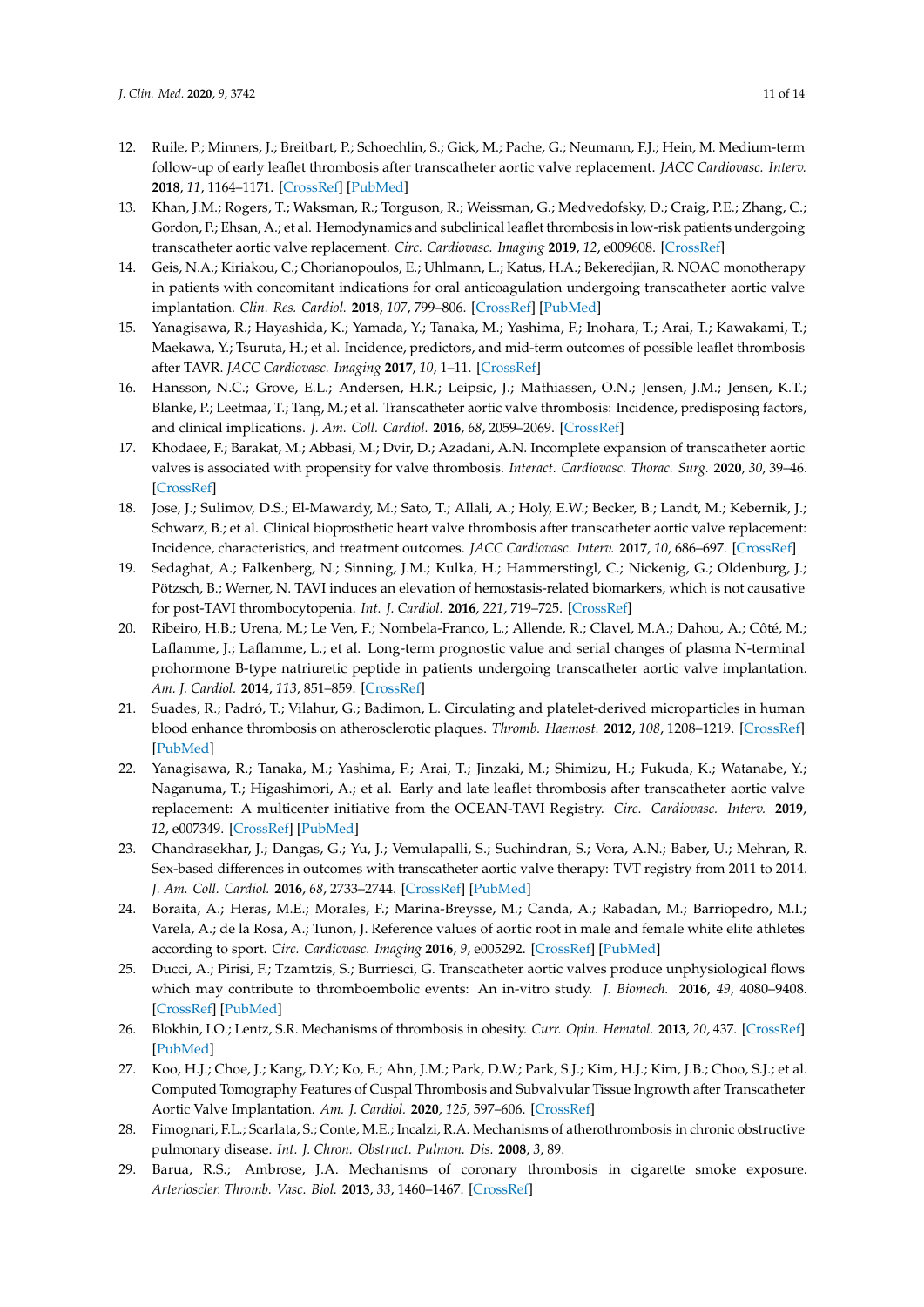- <span id="page-11-0"></span>30. Kirchhof, P.; Benussi, S.; Kotecha, D.; Ahlsson, A.; Atar, D.; Casadei, B.; Castella, M.; Diener, H.C.; Heidbuchel, H.; Hendriks, J.; et al. Guidelines for the management of atrial fibrillation developed in collaboration with EACTS. *Eur. Heart. J.* **2016**, *37*, 2893–2962. [\[CrossRef\]](http://dx.doi.org/10.1093/eurheartj/ehw210)
- <span id="page-11-1"></span>31. Martin, A.K.; Mohananey, D.; Ranka, S.; Riha, H.; Núñez-Gil, I.J.; Ramakrishna, H. The 2017 European Society of Cardiology (ESC)/European Association of Cardiothoracic Surgeons (EACTS) Guidelines for Management of Valvular Heart Disease—Highlights and Perioperative Implications. *J. Cardiothorac. Vasc. Anesth.* **2018**, *32*, 2810–2816. [\[CrossRef\]](http://dx.doi.org/10.1053/j.jvca.2018.05.015) [\[PubMed\]](http://www.ncbi.nlm.nih.gov/pubmed/29934206)
- <span id="page-11-2"></span>32. Rodés-Cabau, J.; Masson, J.B.; Welsh, R.C.; del Blanco, B.G.; Pelletier, M.; Webb, J.G.; Al-Qoofi, F.; Généreux, P.; Maluenda, G.; Thoenes, M.; et al. Aspirin versus aspirin plus clopidogrel as antithrombotic treatment following transcatheter aortic valve replacement with a balloon-expandable valve: The ARTE (Aspirin Versus Aspirin+ Clopidogrel Following Transcatheter Aortic Valve Implantation) randomized clinical trial. *JACC Cardiovasc. Interv.* **2017**, *10*, 1357–1365. [\[PubMed\]](http://www.ncbi.nlm.nih.gov/pubmed/28527771)
- <span id="page-11-3"></span>33. Brouwer, J.; Nijenhuis, V.J.; Delewi, R.; Hermanides, R.S.; Holvoet, W.; Dubois, C.L.F.; Frambach, P.; De Bruyne, B.; van Houwelingen, G.K.; Van Der Heyden, J.A.S.; et al. Aspirin with or without clopidogrel after transcatheter aortic-valve implantation. *N. Engl. J. Med.* **2020**, *383*, 1447–1457. [\[CrossRef\]](http://dx.doi.org/10.1056/NEJMoa2017815) [\[PubMed\]](http://www.ncbi.nlm.nih.gov/pubmed/32865376)
- <span id="page-11-4"></span>34. De Backer, O.; Dangas, G.D.; Jilaihawi, H.; Leipsic, J.A.; Terkelsen, C.J.; Makkar, R.; Kini, A.S.; Veien, K.T.; Abdel-Wahab, M.; Kim, W.K.; et al. Reduced leaflet motion after transcatheter aortic-valve replacement. *N. Engl. J.* **2020**, *382*, 130–139. [\[CrossRef\]](http://dx.doi.org/10.1056/NEJMoa1911426)
- <span id="page-11-5"></span>35. Dangas, G.D.; Tijssen, J.G.P.; Wöhrle, J.; Søndergaard, L.; Gilard, M.; Möllmann, H.; Makkar, R.R.; Herrmann, H.C.; Giustino, G.; Baldus, S.; et al. A controlled trial of rivaroxaban after transcatheter aortic-valve replacement. *N. Engl. J. Med.* **2020**, *382*, 120–129. [\[CrossRef\]](http://dx.doi.org/10.1056/NEJMoa1911425)
- <span id="page-11-6"></span>36. Mylotte, D.; Andalib, A.; Theriault-Lauzier, P.; Dorfmeister, M.; Girgis, M.; Alharbi, W.; Chetrit, M.; Galatas, C.; Mamane, S.; Sebag, I.; et al. Transcatheter heart valve failure: A systematic review. *Eur. Heart. J.* **2015**, *36*, 1306–1327. [\[CrossRef\]](http://dx.doi.org/10.1093/eurheartj/ehu388)
- <span id="page-11-7"></span>37. Mangione, F.M.; Jatene, T.; Gonçalves, A.; Fishbein, G.A.; Mitchell, R.N.; Pelletier, M.P.; Kaneko, T.; Shah, P.B.; Nyman, C.B.; Shook, D.; et al. Leaflet thrombosis in surgically explanted or post-mortem TAVR valves. *JACC Cardiovasc. Imaging.* **2017**, *10*, 82–85. [\[CrossRef\]](http://dx.doi.org/10.1016/j.jcmg.2016.11.009)
- <span id="page-11-8"></span>38. Latib, A.; Naganuma, T.; Abdel-Wahab, M.; Danenberg, H.; Cota, L.; Barbanti, M.; Baumgartner, H.; Finkelstein, A.; Legrand, V.; De Lezo, J.S.; et al. Treatment and clinical outcomes of transcatheter heart valve thrombosis. *Circ. Cardiovasc. Interv.* **2015**, *8*, e001779. [\[CrossRef\]](http://dx.doi.org/10.1161/CIRCINTERVENTIONS.114.001779)
- 39. Makkar, R.R.; Fontana, G.; Jilaihawi, H.; Chakravarty, T.; Kofoed, K.F.; De Backer, O.; Asch, F.M.; Ruiz, C.E.; Olsen, N.T.; Trento, A.; et al. Possible subclinical leaflet thrombosis in bioprosthetic aortic valves. *N. Engl. J. Med.* **2015**, *373*, 2015–2024. [\[CrossRef\]](http://dx.doi.org/10.1056/NEJMoa1509233)
- <span id="page-11-9"></span>40. Pache, G.; Schoechlin, S.; Blanke, P.; Dorfs, S.; Jander, N.; Arepalli, C.D.; Gick, M.; Buettner, H.J.; Leipsic, J.; Langer, M.; et al. Early hypo-attenuated leaflet thickening in balloon-expandable transcatheter aortic heart valves. *Eur. Heart. J.* **2016**, *37*, 2263–2271. [\[CrossRef\]](http://dx.doi.org/10.1093/eurheartj/ehv526)
- <span id="page-11-10"></span>41. Dayan, V.; Vignolo, G.; Soca, G.; Paganini, J.J.; Brusich, D.; Pibarot, P. Predictors and outcomes of prosthesis-patient mismatch after aortic valve replacement. *JACC Cardiovasc. Imaging* **2016**, *9*, 924–933. [\[CrossRef\]](http://dx.doi.org/10.1016/j.jcmg.2015.10.026) [\[PubMed\]](http://www.ncbi.nlm.nih.gov/pubmed/27236530)
- <span id="page-11-11"></span>42. Nombela-Franco, L.; Barbosa Ribeiro, H.; Urena Alcazar, M.; Pasian, S.; Allende, R.; Doyle, D.; DeLarochellière, R.; DeLarochellière, H.; Laflamme, L.; Laflamme, J.; et al. Incidence, predictive factors and haemodynamic consequences of acute stent recoil following transcatheter aortic valve implantation with a balloon-expandable valve. *EuroIntervention* **2014**, *9*, 1398–1406. [\[CrossRef\]](http://dx.doi.org/10.4244/EIJV9I12A237) [\[PubMed\]](http://www.ncbi.nlm.nih.gov/pubmed/24064535)
- <span id="page-11-12"></span>43. Abdel-Wahab, M.; Simonato, M.; Latib, A.; Goleski, P.J.; Allali, A.; Kaur, J.; Azadani, A.N.; Horlick, E.; Testa, L.; Orvin, K.; et al. Clinical valve thrombosis after transcatheter aortic valve-in-valve implantation. *Circ. Cardiovasc. Interv.* **2018**, *11*, e006730. [\[CrossRef\]](http://dx.doi.org/10.1161/CIRCINTERVENTIONS.118.006730) [\[PubMed\]](http://www.ncbi.nlm.nih.gov/pubmed/30571208)
- <span id="page-11-13"></span>44. Gandolfo, C.; Turrisi, M.; Follis, F.; Clemenza, F.; Falletta, C.; Gentile, G.; Liotta, R.; Raffa, G.M.; Pilato, M. Acute obstructive thrombosis of Sapien 3 valve after Valve-in-Valve transcatheter aortic valve replacement for degenerated Mosaic 21 valve. *JACC Cardiovasc. Interv.* **2018**, *11*, 215–217. [\[CrossRef\]](http://dx.doi.org/10.1016/j.jcin.2017.08.054)
- <span id="page-11-14"></span>45. Hatoum, H.; Moore, B.L.; Maureira, P.; Dollery, J.; Crestanello, J.A.; Dasi, L.P. Aortic sinus flow stasis likely in valve-in-valve transcatheter aortic valve implantation. *J Thorac. Cardiovasc. Surg.* **2017**, *154*, 32–43. [\[CrossRef\]](http://dx.doi.org/10.1016/j.jtcvs.2017.03.053)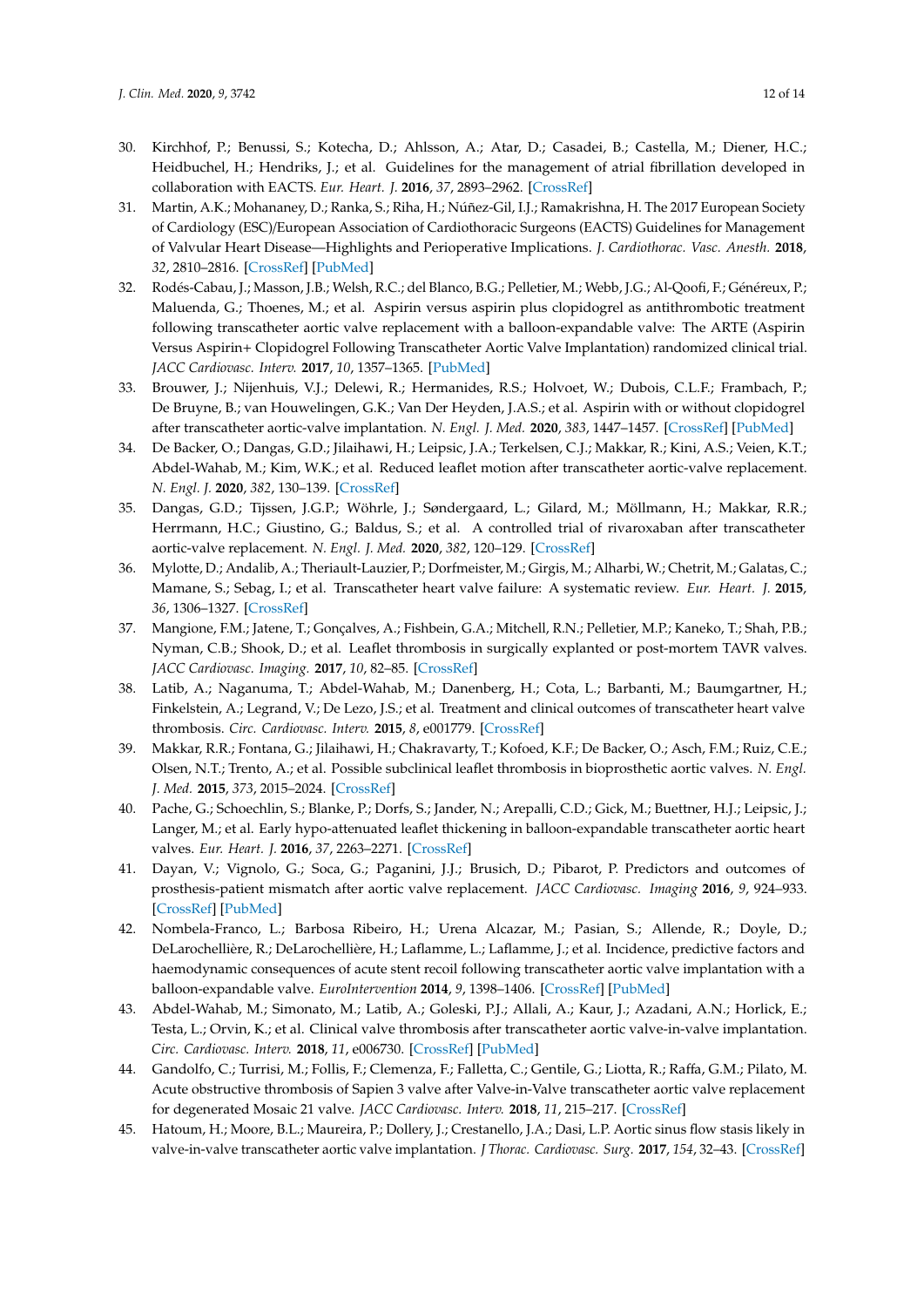- 46. Vahidkhah, K.; Javani, S.; Abbasi, M.; Azadani, P.N.; Tandar, A.; Dvir, D.; Azadani, A.N. Blood stasis on transcatheter valve leaflets and implications for valve-in-valve leaflet thrombosis. *Ann. Thorac. Surg.* **2017**, *104*, 751–759. [\[CrossRef\]](http://dx.doi.org/10.1016/j.athoracsur.2017.02.052)
- <span id="page-12-0"></span>47. Vahidkhah, K.; Azadani, A.N. Supra-annular Valve-in-Valve implantation reduces blood stasis on the transcatheter aortic valve leaflets. *J. Biomech.* **2017**, *58*, 114–122. [\[CrossRef\]](http://dx.doi.org/10.1016/j.jbiomech.2017.04.020)
- <span id="page-12-1"></span>48. Vahidkhah, K.; Barakat, M.; Abbasi, M.; Javani, S.; Azadani, P.N.; Tandar, A.; Dvir, D.; Azadani, A.N. Valve thrombosis following transcatheter aortic valve replacement: Significance of blood stasis on the leaflets. *Eur. J. Cardio-Thoracic Surg.* **2017**, *51*, 927–935. [\[CrossRef\]](http://dx.doi.org/10.1093/ejcts/ezw407)
- <span id="page-12-2"></span>49. Vincent, F.; Rauch, A.; Loobuyck, V.; Moussa, M.; Juthier, F.; Debry, N.; Jeanpierre, E.; Lenting, P.J.; Susen, S.; Belle, E. Van. Von Willebrand Factor for Aortic Valve Intervention from Bench to Real-Time Bedside Assessment. *Eur. PMC* **2018**, *122*, 1499–1501.
- <span id="page-12-3"></span>50. Chen, Q.; Shou, W.; Wu, W.; Wang, G.; Cui, W. Performance evaluation of thrombomodulin, thrombin-antithrombin complex, plasmin-\$α\$2-antiplasmin complex, and t-PA: PAI-1 complex. *J. Clin. Lab. Anal.* **2019**, *33*, e22913. [\[CrossRef\]](http://dx.doi.org/10.1002/jcla.22913)
- <span id="page-12-4"></span>51. Borgen, P.O.; Reikeras, O. Prothrombin fragment F1 + 2 in plasma and urine during total hip arthroplasty. *J. Orthop.* **2017**, *14*, 475–479. [\[CrossRef\]](http://dx.doi.org/10.1016/j.jor.2017.08.001) [\[PubMed\]](http://www.ncbi.nlm.nih.gov/pubmed/28831236)
- <span id="page-12-5"></span>52. Folsom, A.R.; Alonso, A.; George, K.M.; Roetker, N.S.; Tang, W.; Cushman, M. Prospective study of plasma D-dimer and incident venous thromboembolism: The Atherosclerosis Risk in Communities (ARIC) Study. *Thromb. Res.* **2015**, *136*, 781–785. [\[CrossRef\]](http://dx.doi.org/10.1016/j.thromres.2015.08.013) [\[PubMed\]](http://www.ncbi.nlm.nih.gov/pubmed/26337932)
- <span id="page-12-6"></span>53. Pawlitschek, F.; Keyl, C.; Zieger, B.; Budde, U.; Beyersdorf, F.; Neumann, F.J.; Stratz, C.; Nührenberg, T.G.; Trenk, D. Alteration of von Willebrand factor after transcatheter aortic valve replacement in the absence of paravalvular regurgitation. *Thromb. Haemost.* **2018**, *118*, 103–111. [\[CrossRef\]](http://dx.doi.org/10.1160/17-07-0506) [\[PubMed\]](http://www.ncbi.nlm.nih.gov/pubmed/29304530)
- <span id="page-12-7"></span>54. Seoudy, H.; Kuhn, C.; Frank, J.; Eden, M.; Rangrez, A.Y.; Lutter, G.; Frey, N.; Frank, D. Prognostic implications of N-terminal pro-B-type natriuretic peptide in patients with normal left ventricular ejection fraction undergoing transcatheter aortic valve implantation. *Int. J. Cardiol.* **2020**, *301*, 195–199. [\[CrossRef\]](http://dx.doi.org/10.1016/j.ijcard.2019.11.101)
- <span id="page-12-8"></span>55. Gasecka, A.; Nieuwland, R.; Siljander, P.R.M. *Platelets*, 4th ed.; Academic Press: Boston, MA, USA, 2019; pp. 401–416.
- <span id="page-12-9"></span>56. Gasecka, A.; Böing, A.N.; Filipiak, K.J.; Nieuwland, R. Platelet extracellular vesicles as biomarkers for arterial thrombosis. *Platelets* **2017**, *28*, 228–234. [\[CrossRef\]](http://dx.doi.org/10.1080/09537104.2016.1254174)
- <span id="page-12-10"></span>57. Gasecka, A.; Van Der Pol, E.; Nieuwland, R.; Stępień, E. Extracellular vesicles in post-infarct ventricular remodelling. *Kardiol. Pol.* **2018**, *76*, 1–8. [\[CrossRef\]](http://dx.doi.org/10.5603/KP.a2017.0178)
- <span id="page-12-11"></span>58. Zarà, M.; Guidetti, G.F.; Camera, M.; Canobbio, I.; Amadio, P.; Torti, M.; Tremoli, E.; Barbieri, S.S. Biology and role of extracellular vesicles (Evs) in the pathogenesis of thrombosis. *Int. J. Mol. Sci.* **2019**, *20*, 2840. [\[CrossRef\]](http://dx.doi.org/10.3390/ijms20112840)
- <span id="page-12-12"></span>59. Sexton, T.; Smyth, S.S. Novel mediators and biomarkers of thrombosis. *J. Thromb. Thrombolysis* **2014**, *37*, 1–3. [\[CrossRef\]](http://dx.doi.org/10.1007/s11239-013-1034-5)
- <span id="page-12-13"></span>60. Horn, P.; Stern, D.; Veulemans, V.; Heiss, C.; Zeus, T.; Merx, M.W.; Kelm, M.; Westenfeld, R. Improved endothelial function and decreased levels of endothelium-derived microparticles after transcatheter aortic valve implantation. *J. Eur. Collab. Work Group Interv. Cardiol. Eur. Soc. Cardiol.* **2015**, *10*, 1456–1463. [\[CrossRef\]](http://dx.doi.org/10.4244/EIJY14M10_02)
- <span id="page-12-14"></span>61. Roudaut, R.; Serri, K.; Lafitte, S. Thrombosis of prosthetic heart valves: Diagnosis and therapeutic considerations. *Heart* **2007**, *93*, 137–142. [\[CrossRef\]](http://dx.doi.org/10.1136/hrt.2005.071183)
- <span id="page-12-15"></span>62. Scotten, L.N.; Siegel, R. Thrombogenic potential of transcatheter aortic valve implantation with trivial paravalvular leakage. *Ann. Transl. Med.* **2014**, *2*, 43. [\[PubMed\]](http://www.ncbi.nlm.nih.gov/pubmed/25333018)
- <span id="page-12-16"></span>63. Vollema, E.M.; Kong, W.K.F.; Katsanos, S.; Kamperidis, V.; van Rosendael, P.J.; van der Kley, F.; de Weger, A.; Ajmone Marsan, N.; Delgado, V.; Bax, J.J. Transcatheter aortic valve thrombosis: The relation between hypo-attenuated leaflet thickening, abnormal valve haemodynamics, and stroke. *Eur. Heart. J.* **2017**, *38*, 1207–1217. [\[CrossRef\]](http://dx.doi.org/10.1093/eurheartj/ehx031) [\[PubMed\]](http://www.ncbi.nlm.nih.gov/pubmed/28369242)
- <span id="page-12-17"></span>64. Maurovich-Horvat, P.; Ferencik, M.; Voros, S.; Merkely, B.; Hoffmann, U. Comprehensive plaque assessment by coronary CT angiography. *Nat. Rev. Cardiol.* **2014**, *11*, 390–402. [\[CrossRef\]](http://dx.doi.org/10.1038/nrcardio.2014.60) [\[PubMed\]](http://www.ncbi.nlm.nih.gov/pubmed/24755916)